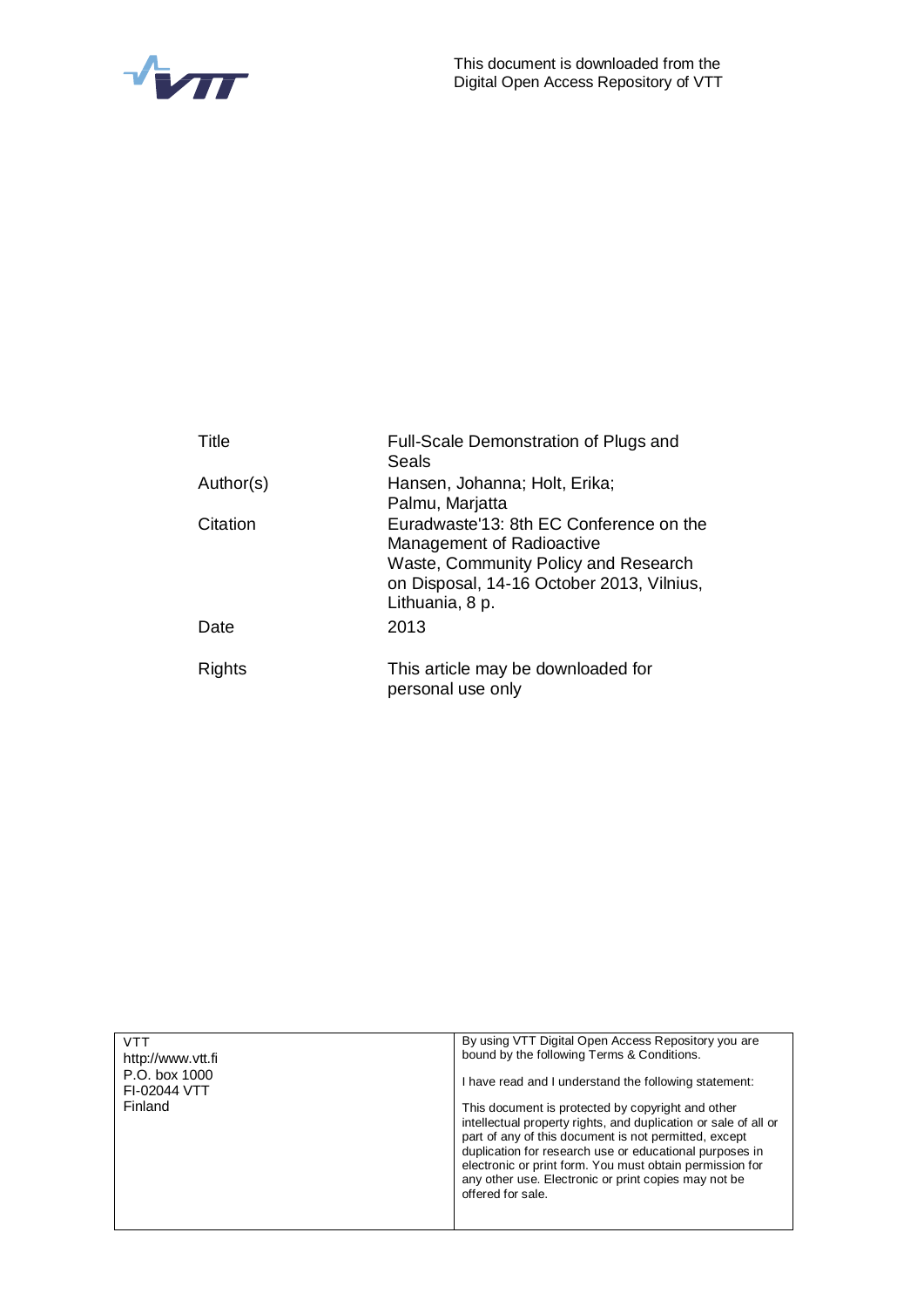# **DOPAS: Full-Scale Demonstration Of Plugs And Seals**

Johanna Hansen $^1$ , Erika Holt $^2$ , Marjatta Palmu $^1$ 

1 Posiva Oy, Eurajoki, Finland, <sup>2</sup>VTT, Espoo, Finland

### **Summary**

The DOPAS full-scale demonstration project aims to improve the adequacy and consistency regarding industrial feasibility of plugs and seals to be used in disposal facilities in different geological environments. DOPAS project considers the design basis, reference designs and strategies to demonstrate the compliance of the reference design for the experiments' plugs and seals. Full-scale demonstrations require planning and coordination of development, construction, research needed for implementation, test and laboratory work in different scales, monitoring activities and assessment of performance in long-term. Five demonstration experiments for plugs and seals will be partially or wholly implemented during the DOPAS project with participation from 14 European partners. The data from all experiments will be compiled and reported within DOPAS and achieved knowledge and experiences are shared in several dissemination events.

### **1. Introduction**

Fourteen nuclear waste management organisations and research institutes from eight European countries are participating in a technology development project for assessing tunnel plugging and sealing systems in geological disposal facilities for radioactive waste - the DOPAS project ("Full-Scale **D**emonstration **O**f **P**lugs **A**nd **S**eals"). The project is built around a set of full-scale demonstrations, laboratory experiments, and performance assessment studies. It is jointly funded by Euratom Seventh Framework Programme and European nuclear waste management organisations. The project is running from September 2012 to August 2016, and it is being coordinated by Posiva Oy, a nuclear waste management company in Finland. The impetus to the cooperation comes from the Strategic Research Agenda[1] of the Implementing Geological Disposal of Radioactive Waste - Technology Platform (IGD-TP) under Key Topic: "Technical feasibility and long-term performance of repository components".

The DOPAS project aims to improve the adequacy and consistency regarding industrial feasibility of plugs and seals to be used in different geological environments. The main challenges are related to: 1) plug and seal location selection and construction technologies, 2) new material development for the plug and seal components, 3) in-situ instrumentation and performance assessment of the plugs, and 4) quality assurance and work safety during the experiments.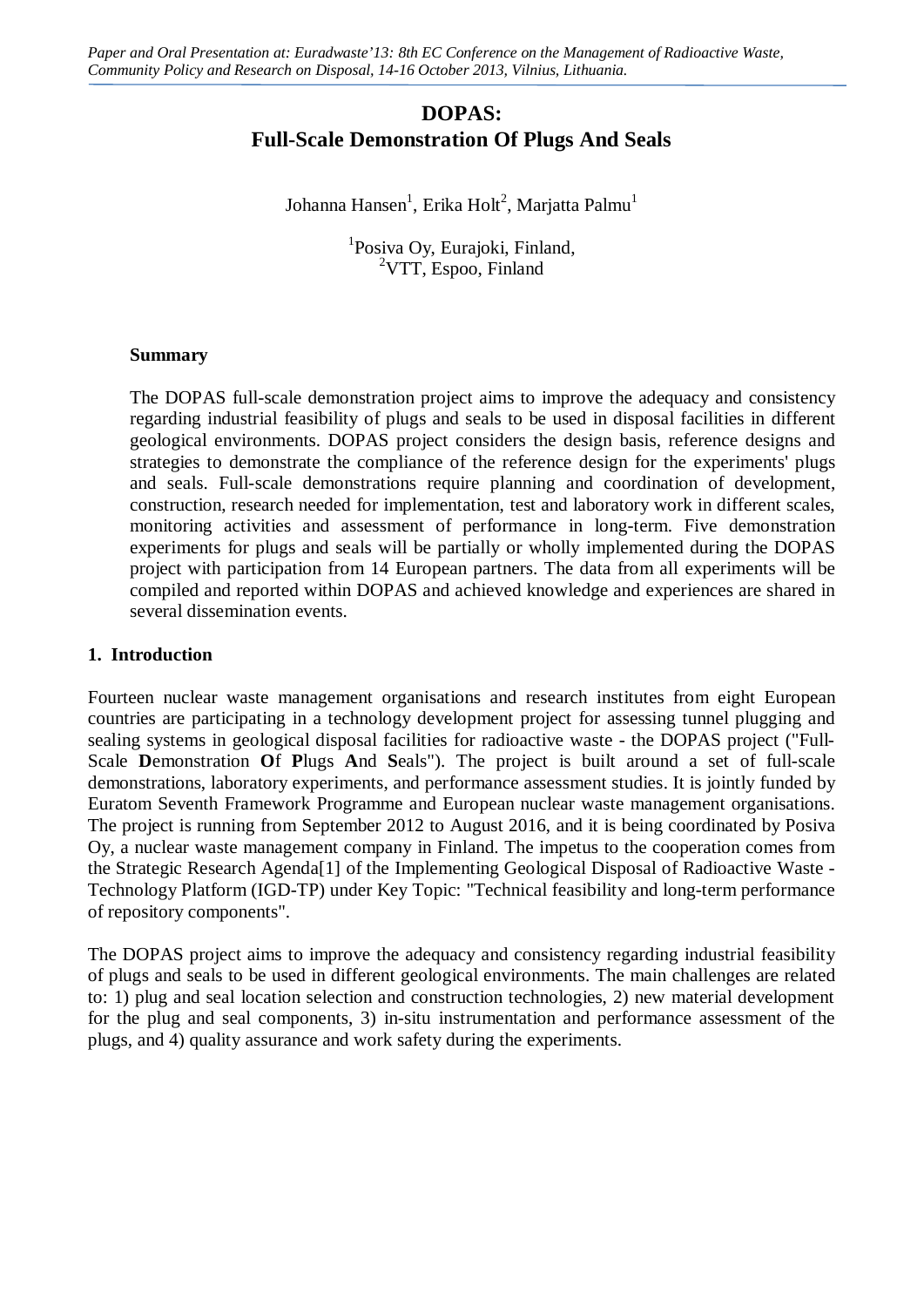## **2. Experiments to be demonstrated within DOPAS**

#### 2.1 Role and need for plugs and seal experiments

Different types of plugs are needed in repositories worldwide, depending on the geological conditions. Part of these plugs serve as mechanically isolating different parts of the repository from each other, like deposition tunnel plugs in the KBS-3 concept adopted for crystalline rock. Also they serve in isolating the waste packages from water and prevent the possible migration of radionuclides by serving low conductivity conditions with absorbing materials. Further some plugs will have the role as a hydraulic seal to prevent the groundwater flow through the excavated access routes like tunnels, shafts in crystalline host rock or in the clay rock. The controlling design parameters for the plugs are often related to the water tightness and durability over the plug's intended service life. Depending on the host rock geology, the purpose of the plug, and the long term function of the plug, there are then different requirements and reference designs that are site specific. The plugs and seals will be used in a nuclear facility that set common challenges for developing the design basis, creating the plans, showing the compliance with the requirements and assessing the long term behaviour with other barrier components and with the host rock.

European waste management organisations are at different stages of maturity and licensing procedures for implementing geological disposal. Construction license applications for spent fuel disposal facilities have been submitted in Finland and in Sweden, and construction of the facilities is foreseen to commence during this decade. France is also advancing towards licensing during this decade with the construction of the facility foreseen to take place during the next decade. In both Sweden and France, underground research facilities in the foreseen host rock environment of the repositories have been constructed. The ONKALO underground rock characterisation facility is foreseen to be licensed as part of Posiva's disposal facility.

Plugs and seals that are needed during operations are of importance to be developed and assessed before the disposal actions start. Plugs which are mainly needed during the closure phase of the facilities can currently be designed on a more generic level, but the experiences and lessons learned do serve for future development.

These facts have been setting the scope of the DOPAS project, with full scale demonstrations for different type of plugs and seals for geological repositories.

### 2.2 DOPAS Experiment 1, Full Scale Seal (FSS) in France

The Full Scale Seal (FSS) demonstration will evaluate the full-scale construction of swelling clay core with low pH concrete plugs inside a lined drift model. The model has been fabricated for experiment purpose at above ground conditions, to allow better follow up of technical challenges during emplacement and commissioning. The FSS experiment (Figure 1) implemented by Andra (FR) and Nagra (CH) is a technological demonstration having full-scale dimensions, with the clay core length of 13.5 meters and a width of 7.5 meters. The demonstration includes conditions that are representative for underground construction, such as drift lining with recesses, simulations, temperature 18-30 °C and relative humidity of 75%. In addition a small metric-scale test is performed to obtain source data on material behaviour, which cannot be achieved at full-scale within the project schedule.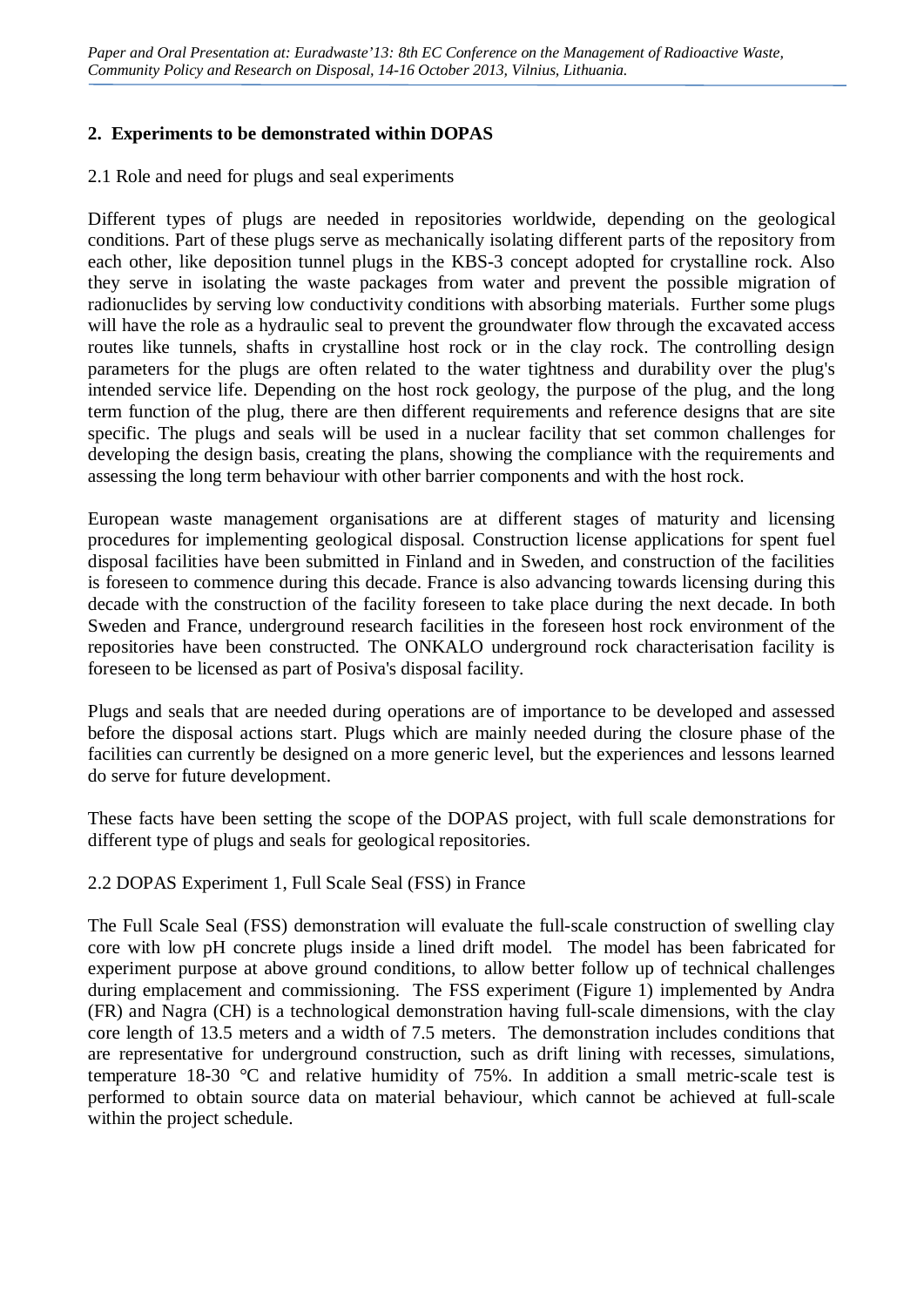

Low pH pre-cast concrete supporting blocks



2.3. DOPAS Experiment 2, Experimental Pressure and Sealing Plug (EPSP) in Czech Republic

The Experimental Pressure and Sealing Plug (EPSP) demonstration will evaluate the pneumatic emplacement methods for a repository plug for Czech bentonite-based mixtures and low pH concrete developed for repository plug. Czech Technical University (CTU) together with RAWRA and ÚJV ěež, a. s**.** (UJV) are responsible for the EPSP experiment (Figure 2) performed in underground laboratory Josef Gallery, which is a former exploratory gallery. The instrumentation of the EPSP Experiment is designed so that the processes occurring during the plug's loading may be unambiguously identified, described and assessed. These measurements will also provide the data required for the numerical modelling of the THM processes arising in the plug and its vicinity.

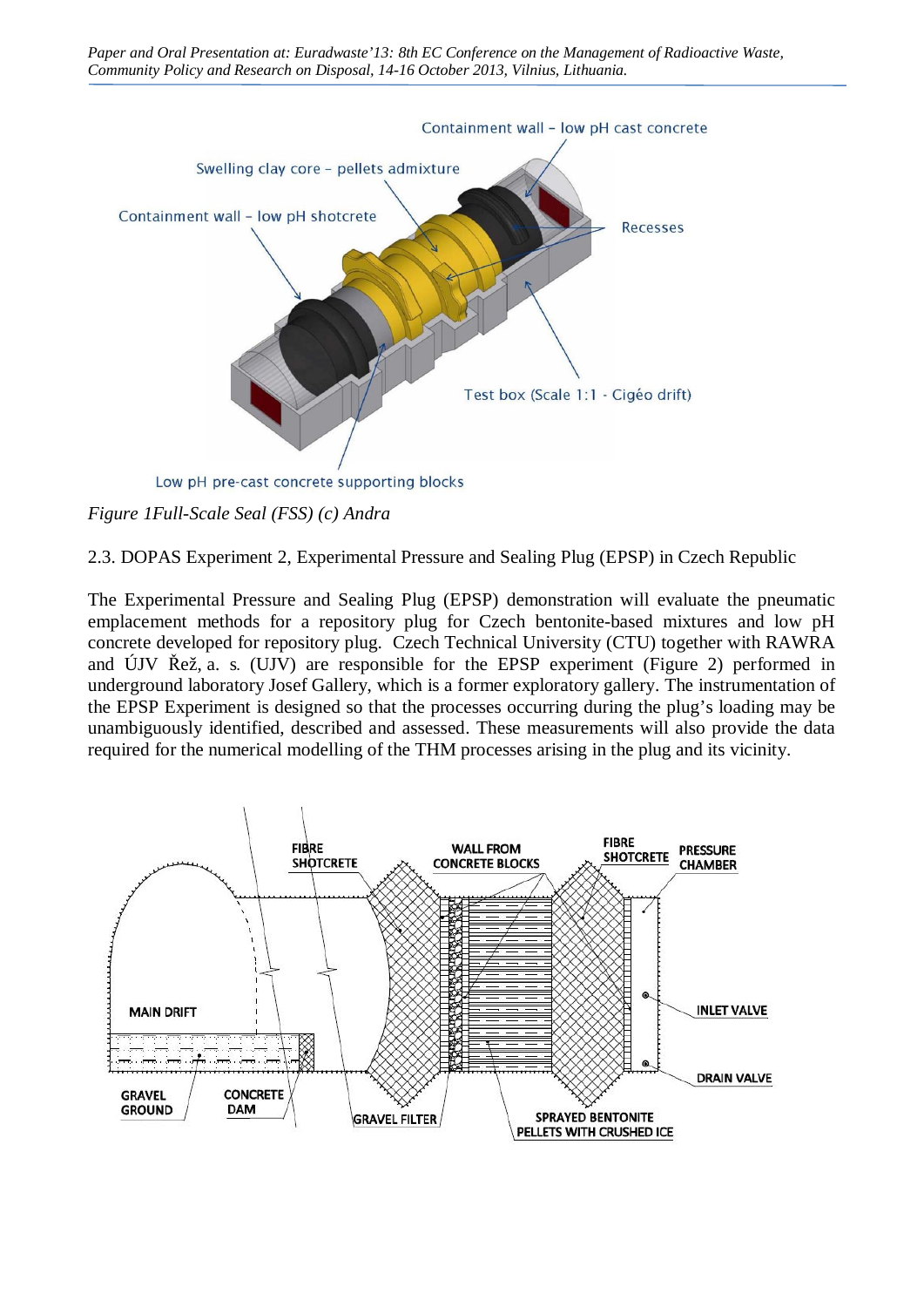## *Figure 2. Experimental Pressure and Sealing Plug (EPSP) (c) CTU*

## 2.4 DOPAS Experiment 3, Dome Plug (DOMPLU) in Sweden

The Dome Plug (DOMPLU) demonstrates the monitoring and pressurising of a deposition tunnel end plug consisting of an arched low-pH concrete dome, a bentonite seal, filter materials and delimiters. DOMPLU plug (Figure 3) was constructed jointly by SKB (SE) and Posiva (FI). The design of the DOMPLU Experiment was completed during 2011 and the plug was emplaced in March 2013 in a tunnel at depth of -460 m in the Äspö Hard Rock Laboratory (Oskarshamn, Sweden), but the design phase and major parts of the installation were conducted prior to the onset of the DOPAS project. In the DOMPLU design many technical challenges have been considered related to the practical implementation of plugs, including issues like the Excavation Damaged Zone (EDZ) in the tunnel; plug -backfill interactions with pressure conditions at repository depth; and smoothness of surfaces required for controlled concrete fitting. A full-scale demonstration is vital to validate the underlying assumptions and the performed numerical simulations of the concrete dome. In addition, the functions of the filter and the bentonite seal will be thoroughly monitored and the water leakage through the plug will be determined under realistic conditions. The work of DOMPLU within DOPAS is focused on the monitoring and performance assessment of the full-scale plug.



*Figure 3. Dome Plug Experiment (DOMPLU) (c) SKB*

2.5 DOPAS Experiment 4. Posiva's deposition tunnel plug (POPLU) in Finland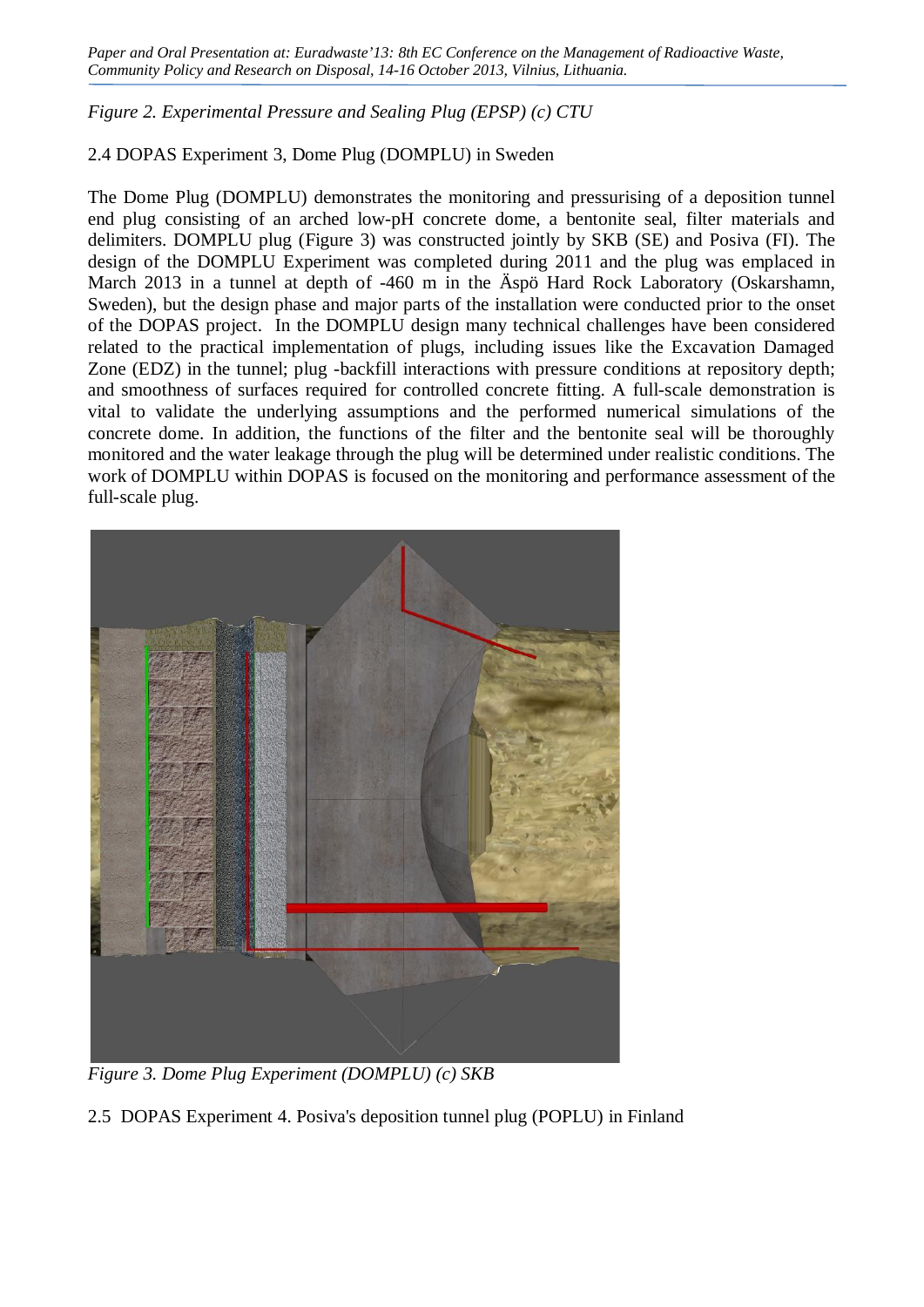*Paper and Oral Presentation at: Euradwaste'13: 8th EC Conference on the Management of Radioactive Waste, Community Policy and Research on Disposal, 14-16 October 2013, Vilnius, Lithuania.*

The deposition tunnel plug (POPLU) aims to be the first underground full-scale engineered barrier system (EBS) component construction and demonstration at Posiva's future repository site in ONKALO. The experiment is carried out jointly by Posiva (FI) and SKB (SE) together with VTT (FI) and BTECH (FI). The POPLU experiment includes aspects related to the oversight of the work by the STUK - Radiation and Nuclear Safety Authority, Finland, as the ONKALO will be part of Posiva's future repository. The POPLU practices for information exchange procedures with the authorities and the procedures for various long-term safety and quality assurance approval (i.e. of stray materials and the requirements related to the classified nuclear safety related components) are important issues in additional to the construction and monitoring implementation of the experiment.

The POPLU experiment (Figure 4) will be constructed in a new demonstration tunnel at ONKALO at the actual disposal depth (-420 m level), postulated that the rock suitability classification completed during tunnel and plug slot excavation confirms with the site suitability. The POPLU design is based on a wedge type plug design in a wire-sawed location in the tunnel, having a fullscale size of only 14  $m^2$ . New material recipes are developed and verified for the low-pH concrete, accounting for the shrinkage and heat development being handled in alternative methods than evaluated in DOMPLU. DOMPLU and POPLU experiments have many common aspects despite their different structural designs. Thus the two experiments have been designed to have similar type of plug slot excavations, accelerated loading, and monitoring activities so that their performance can be compared. The performance experiences are collected and compared jointly and reported within the DOPAS project.



*Figure 4. Posiva's deposition tunnel plug experiment (POPLU) (c) Posiva*

2.6 DOPAS Experiment 5. In-situ demonstration test for shaft sealing components (ELSA) in Germany

In-situ demonstration test for shaft sealing components of the future ELSA (DE) experiment are also a part of the DOPAS project. The work will be initiated with process level modelling activities to increase process understanding. In parallel a couple of laboratory test will be performed which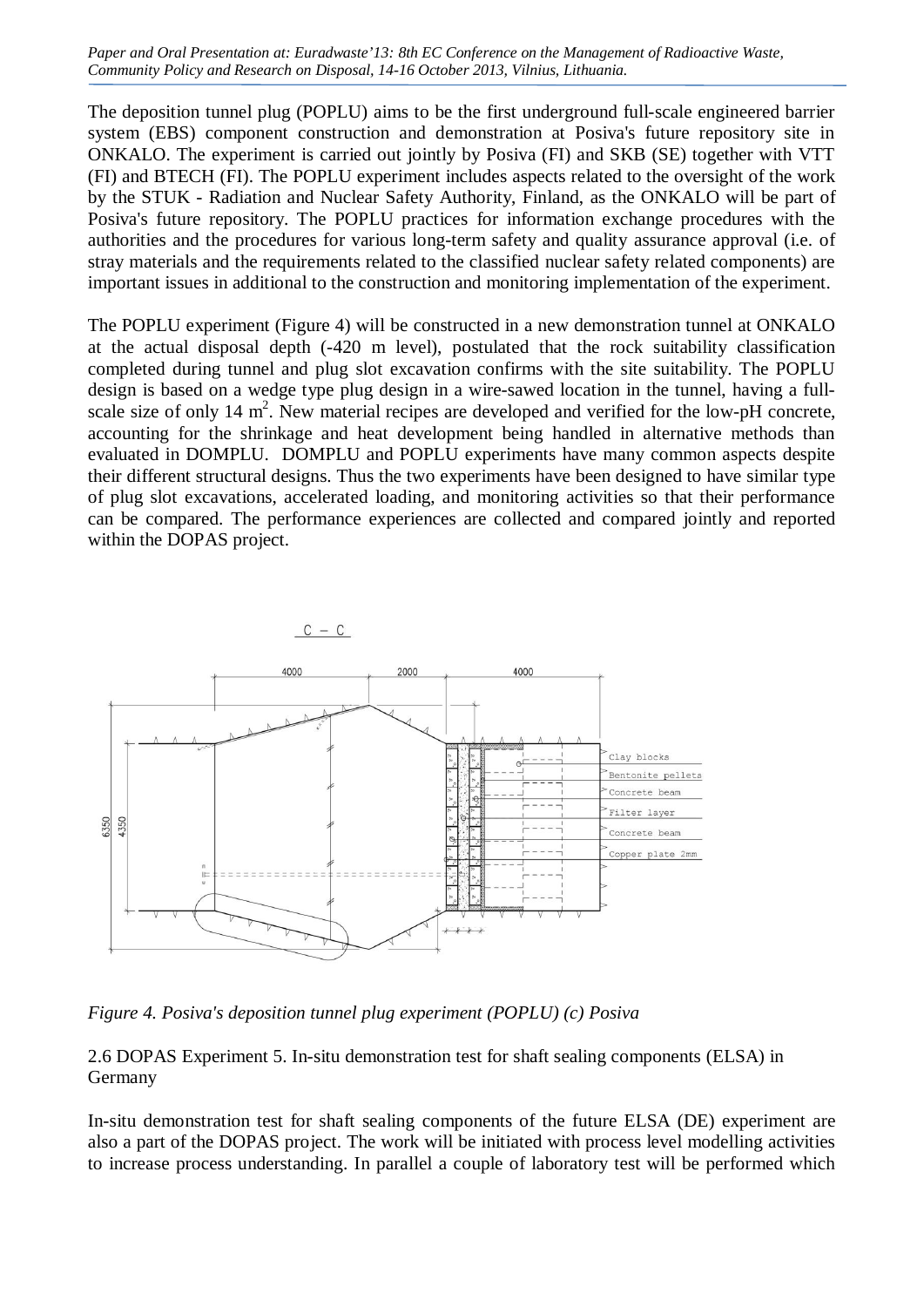addresses sealing materials planned to be utilised in the shaft seals. The programme aims at providing experimental data needed for the theoretical analysis of the long-term behaviour of MgO and cement based salt concrete in interaction with the host rock and fluids. The data gained will be needed to show the long-term preservation of the required permeability of the seals. The modelling work with required laboratory analyses will be used for planning the shaft seal concept for salt environment and for clay environment. The actual in situ ELSA demonstrations are not yet implemented within DOPAS project, but at a later stage after the DOPAS project has ended.

## **3 Integration of DOPAS demonstrations from the desk in to the field**

### 3.1 Planning the experiments

For any experiment it is usually that it has changes and deviations compared to the existing reference designs and to the actual designs that will be implemented in the repositories, as is the case also for DOPAS experiments. Therefore it is an essential part of the experimental work to have separate requirements also for the experiments and careful consideration of the scope and target of the experiments. Usually these changes relate to the experimental site, test scale, duration of the test, interactions with other components, conditions like temperature and moisture. Selection of the location for hosting the plug and its excavation, which will be an ordinary industrial process in future disposal facilities, has previously been tested at full-scale only to a limited extent. During the planning phase for plug location selection and excavation, best practices are established in the project related to occupational and operational safety, selection of excavation methods, and design of unique tunnel reinforcement to preserve the initial geological conditions. The experiment site selection in geological formations has challenges about identifying a representative site which in the best possible way give answers to the experimental needs, which are not necessarily the same as in a real repository, and the basis for the selection needs to be documented.

Practical considerations need to be taken into account for plug emplacement, such as methods that perhaps are modified for the experimental purpose and do not represent the actual vehicles or equipment to be used in the future. Also the use of sensors and measuring systems for monitoring of the experiments influences the experiment design. Great emphasis is put on planning the monitoring needs and techniques during the accelerated loading of the plugs, to ensure optimal use of results for performance and safety assessments that can be used to forecast lifetime engineering. Part of the experimental planning is evaluating alternatives and verifying performance of alternative materials and their combinations to be used in the plug components. The material development includes advances in cement-based and bentonite-based components used for plugs and seals. A comprehensive laboratory programme is required in order to ensure use of the correct specifications in full-scale experiments and future operational conditions. Low-pH cementitious materials have been developed in several projects for more than a decade, but still their use at full-scale requires modifications in mixes and laboratory verification of their properties before field use at a decametric scale. Laboratory analyses for mechanical and chemical evolution of the materials' performance, such as pH verification, sulphate resistance, shrinkage cracking, strength development, water tightness and erosion resistance, takes several months. The laboratory information is also needed as source data for the assessment of behaviour over time in repository conditions, in the early stage of the project. The production of bentonite components for large-scale tests requires understanding of manufacturing and emplacement processes, including quality assurance, storage and transport of the materials, ensuring achievement of planned design and accounting for the interactions between cementitious- and bentonite-based components in field conditions.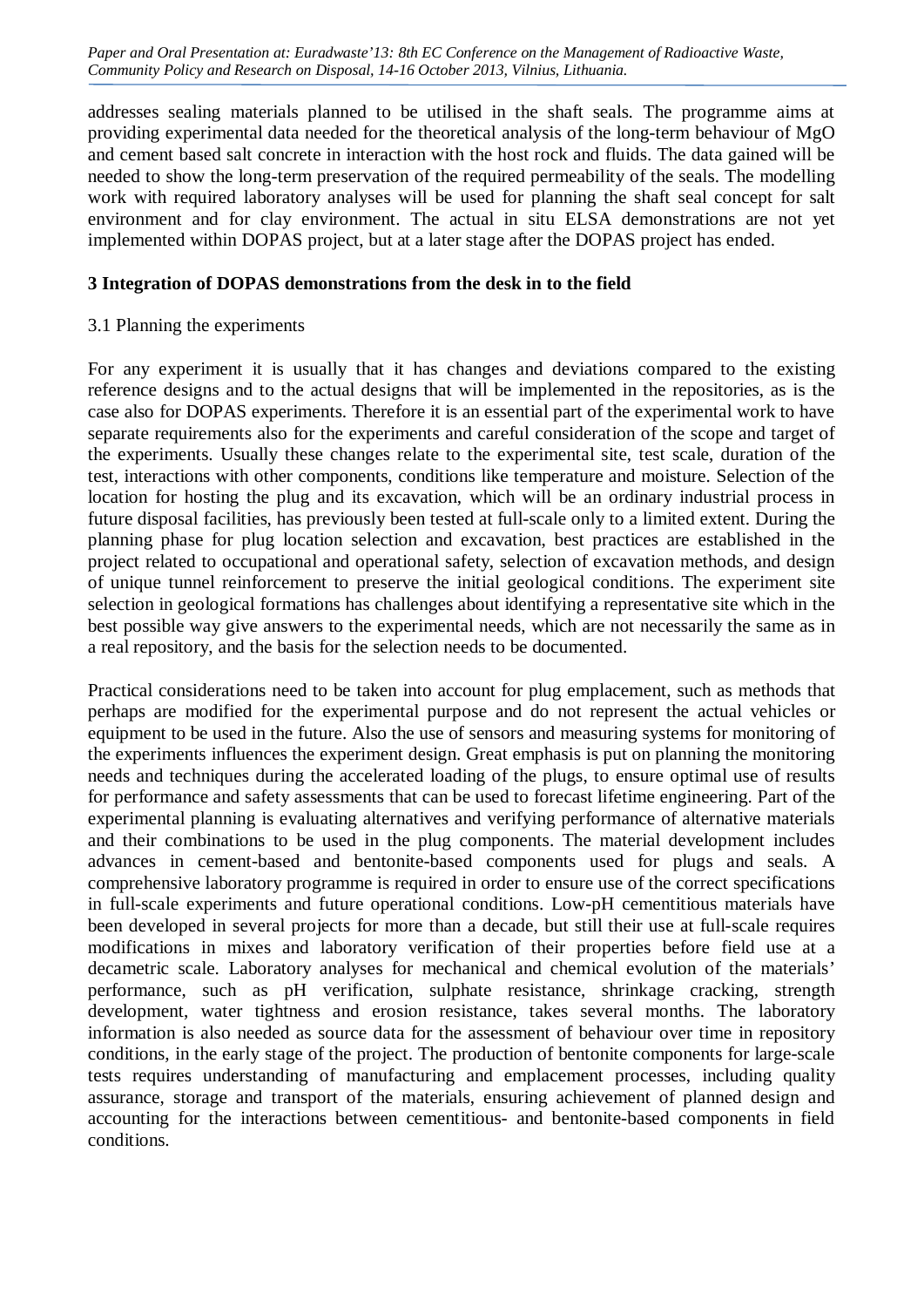## 3.2 Implementing the experiments

How much implementation of the plugs and seals experiments deviates from the actual operation phase depends on the scope of the experiment. On one hand, if the scope is purely industrial to show the production phase even with new methods, the construction should be quite a similar process as it will be during actual future operations. On the other hand, if the scope is more research orientated, the emplacement can be totally different compared to the real disposal actions. Within DOPAS the planned experiments have variation in their scope and purpose. The first Experiment, FSS resembles the production of one EBS component with an industrial purpose of the experiment and it will serve the information for timing of work phases and working with prototype equipments. FSS has a large development programme for different fabrication and emplacement methods prior the actual field activities. Experiments two EPSP, three DOMPLU and four POPLU are more related to the research and development and the scope of demonstration is to study the performance of the component, bearing in mind all the challenges related to the construction in underground conditions and learning how to monitor the experiments. The plugs are very much a craft that requires feasible methods on an industrial scale for the purpose of their installation into final repository tunnels. Material types, detailed measurements of components, fastenings and connections to the surrounding host rock, which varies depending on the host rock, mixing, handling and emplacement of different components with their initial quality control and the work phases and quality control after emplacement (like casting the concrete or installing the pellets and blocks or sprayed bentonite mixture) are examples of areas that must be evaluated for further optimization. The methods of plugging and sealing need to be improved regarding their reliability to meet the safety functions and requirements derived from those. The logistics also need to be adapted and demonstrated as the function of the different access and disposal tunnel sizes used in the underground repositories in different countries and host rock environment.

For all experiments, the common issues are the development of risk management, documentation, quality assurance, change management procedures, approval of materials to be used in repositories. Instrumentation and monitoring of full-scale experiments is required to gain information on plug feasibility, but also for assessment of the plug and seal behaviour during accelerated loading and environmental conditions. After implementation, the main objectives are obtaining accurate performance data, learning how to utilize the data, verifying conceptual models, and potentially modifying the existing reference designs. Although a plug is basically designed to be in compliance with the requirements, it is not entirely clear that a generic design of the plug is always the best solution. During the DOPAS project it will be beneficial to evaluate the level of uncertainty arising in the demonstrated concepts. Possible disturbances by monitoring are mitigated by testing new techniques, such as wireless sensors.

### 3.3 Assessing the experiments

The full-scale demonstrations alone do not provide sufficient information on the performance of the plugs and therefore modelling is utilized and implemented in many phases. When the design basis with constraints and future evolution has been described, the performance requirements need to be established and already this phase requires information on expected component behaviour in the long-term. Theoretical calculations are needed to ensure that the scope and target of the demonstrations are considered and the correct source data is provided for further analysis. Before the data from the demonstrations can be used in a reliable way, background work is needed for developing the models for plugs and seals, describing the performance assessment methodology, processes and phenomena that are related to the plug and seal behaviour over the long-term.